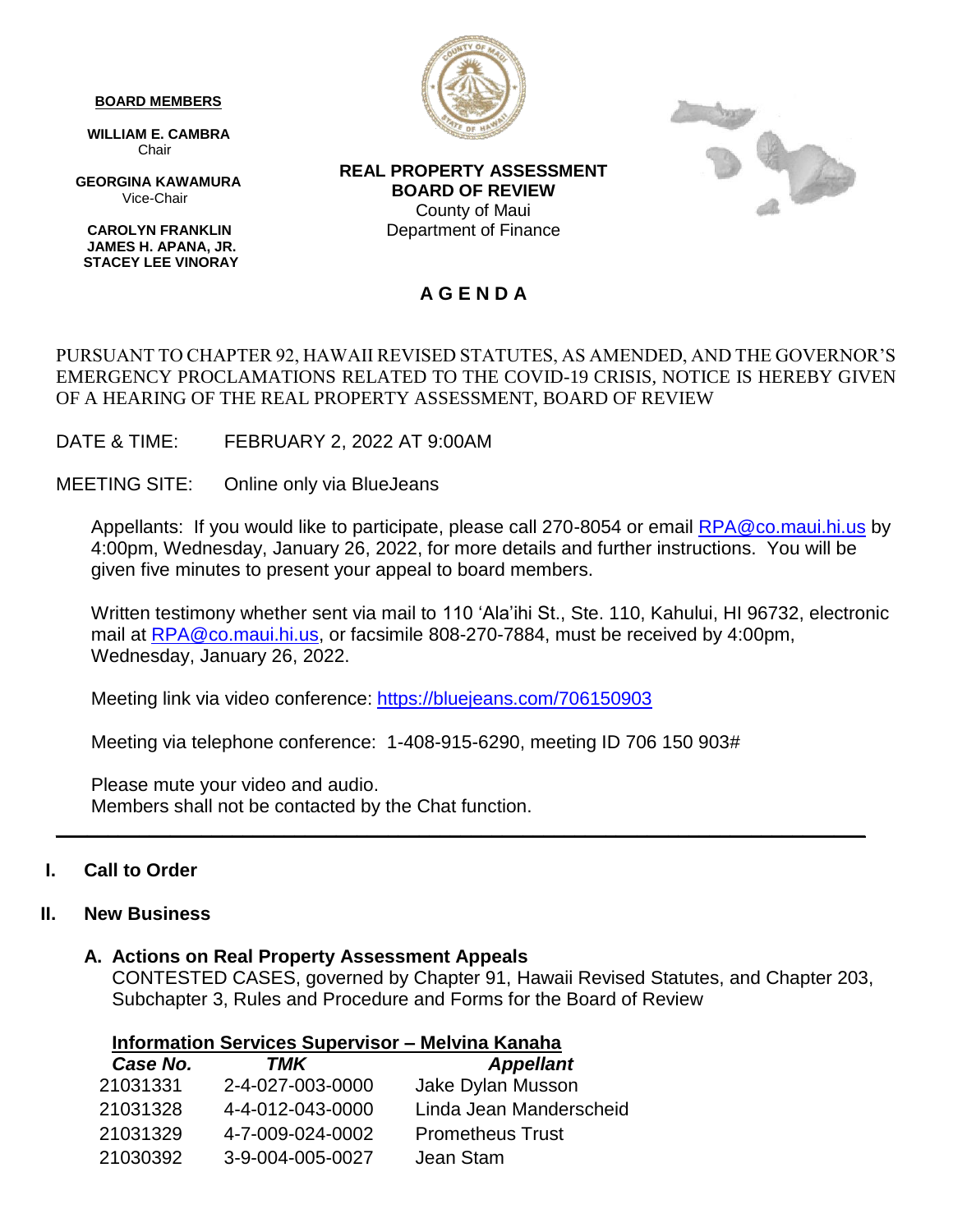Real Property Assessment Agenda February 2, 2022

# **Real Property Appraiser – Kimo Kurokawa**

| Case No.     | TMK              | <b>Appellant</b>       |
|--------------|------------------|------------------------|
| 21029733     | 2-1-008-074-0000 | <b>Hart Wailea LLC</b> |
| commercial   |                  |                        |
| 21029734     | 2-1-008-074-0000 | <b>Hart Wailea LLC</b> |
| hotel/resort |                  |                        |
|              |                  |                        |
| 21029422     | 4-2-002-001-0000 | Napili Kai Ltd         |
| 21029368     | 4-2-002-015-0000 | Napili Kai Ltd         |
| 21029385     | 4-3-002-026-0000 | Napili Kai Ltd         |
| 21029396     | 4-3-002-027-0000 | Napili Kai Ltd         |
| 21029402     | 4-3-002-028-0000 | Napili Kai Ltd         |
| 21029415     | 4-3-002-029-0000 | Napili Kai Ltd         |
|              |                  |                        |

# **Property Technical Officer – Kari Stockwell**

| Case No. | <b>TMK</b>       | <b>Appellant</b>                  |
|----------|------------------|-----------------------------------|
| 21029527 | 2-1-008-069-0008 | Olga Baker Trust                  |
| 21031179 | 2-1-008-104-0063 | Jacqueline C Santos               |
| 21031217 | 2-1-008-119-0097 | Real Property 42 LLC              |
| 21031218 | 2-1-008-119-0098 | Real Property 42 LLC              |
| 21031219 | 2-1-008-119-0100 | Real Property 42 LLC              |
| 21031221 | 2-1-008-119-0102 | Real Property 42 LLC              |
| 21031222 | 2-1-008-119-0103 | Real Property 42 LLC              |
| 21031188 | 4-2-004-028-0032 | Real Property 42 LLC              |
| 21031203 | 4-2-004-028-0036 | Real Property 42 LLC              |
| 21031200 | 4-2-004-028-0037 | Real Property 42 LLC              |
| 21031202 | 4-2-004-028-0038 | HI Maui Kapalua Bay LLC           |
| 21031191 | 4-2-004-028-0044 | HI Maui Kapalua Bay LLC           |
| 21031192 | 4-2-004-028-0048 | HI Maui Kapalua Bay LLC           |
| 21031201 | 4-2-004-028-0049 | Real Property 42 LLC              |
| 21031190 | 4-2-004-028-0052 | Real Property 42 LLC              |
| 21031189 | 4-2-004-028-0053 | <b>Alps Management LLC</b>        |
| 21028797 | 3-8-013-006-0039 | <b>Heacox Family Living Trust</b> |
| 21028684 | 3-8-013-014-0055 | <b>Linda Karrow Trust</b>         |
| 21028694 | 3-8-013-014-0071 | David Van Campen                  |
| 21028681 | 3-8-013-014-0098 | John C & Traci B Hone Trust       |
| 21029254 | 3-8-013-014-0137 | Norma Lynne Patterson             |
|          |                  |                                   |